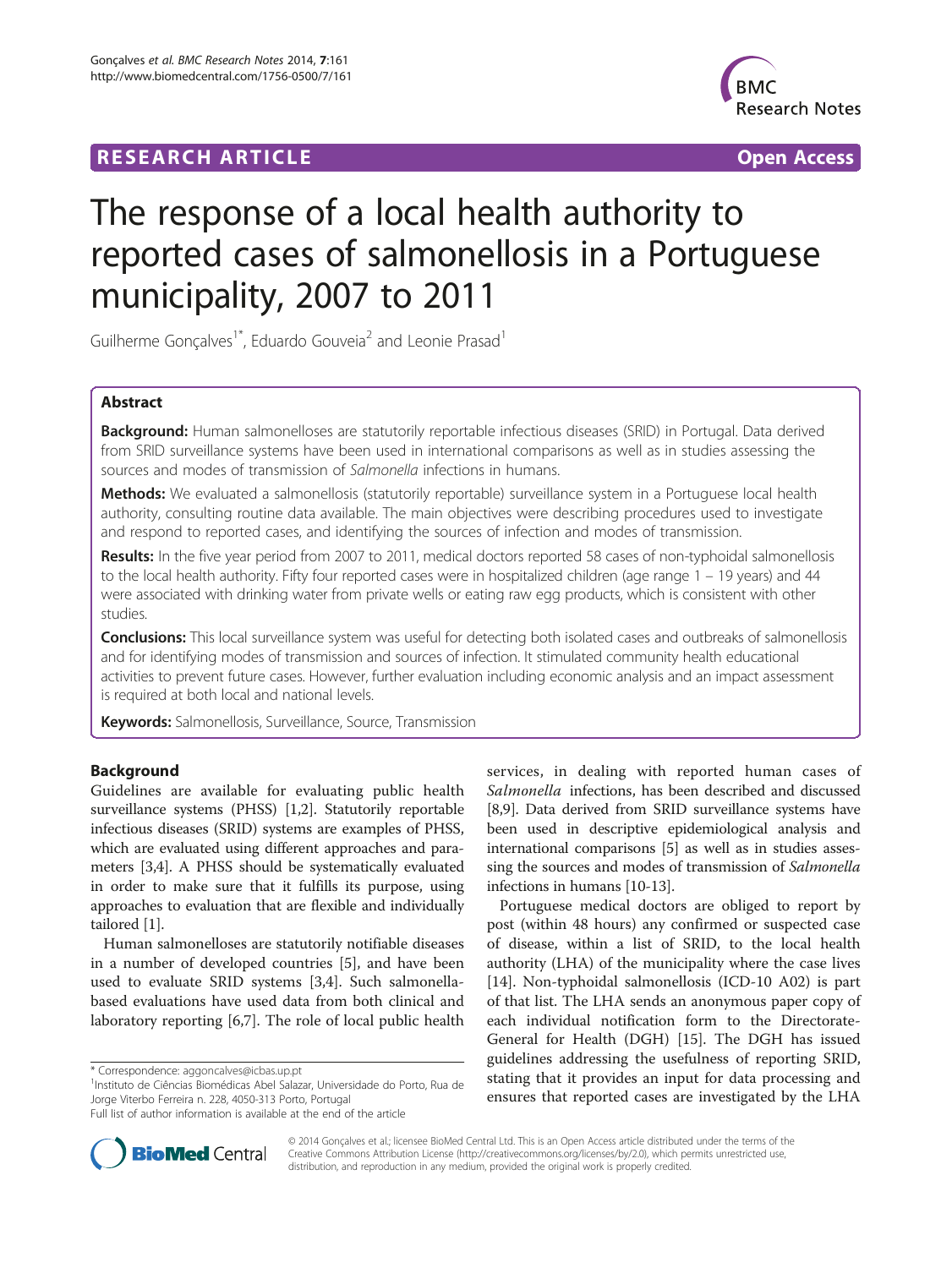[[16](#page-6-0)], with the explicit purpose of identifying the source of infection and preventing it from spreading [\[14\]](#page-6-0). Data availability of SRID should enable epidemiological analysis, useful for both intervention and evaluation [[16](#page-6-0)]. Statistics on Portuguese SRID have been published periodically, the most recent covering the years 2004 to 2008 [\[17\]](#page-6-0). Most salmonelloses reported in Portugal were classified as "other" salmonellosis (code A02, in ICD 10) [[17](#page-6-0)] which corresponds to the term "non-typhoidal" salmonellosis as used in the literature [[13](#page-6-0)]; in this paper, the term "salmonellosis" refers to "non-typhoidal" salmonellosis.

We are not aware of published evaluations of salmonellosis surveillance and control, at a local level, in Portugal; neither are there any types of official recommendations on how or when that kind of evaluation should take place. On the other hand, two of the authors who had worked for many years in the LHA, had the impression (anecdotal evidence) that too many reported cases of non-typhoidal salmonellosis in Portugal were waterborne. This would not be expected as more than 83% of the population, in the municipality where this study took place (Vila Nova de Famalicão, population 133,000 in 2009), was served by the public water supply system (official data published by the Statistics Portugal [[18](#page-6-0)]). This system undergoes regular quality checks by the relevant water company whose results are sent to the LHA periodically, or as a matter of urgency, if any abnormal laboratory parameter is detected [[19](#page-6-0)]; no problems concerning the quality of the public water supply were identified in the period 2007-2011. The municipality is situated in the North of Portugal, approximately 30 Km from the sea, with both rural and urban industrial areas.

Therefore, we decided to evaluate the local component of the salmonellosis surveillance system, in the municipality where two of the authors were working (GG, EG), and to compare it with other PHSS evaluations using salmonellosis as the example. The main objectives were to:

- Describe the procedures used to investigate reported cases of salmonella;
- Evaluate some qualitative and quantitative aspects of the local PHSS;
- Analyse the sources and modes of human exposure using the routine surveillance data;
- Identify the most likely sources of infection and modes of transmission, which could serve to highlight areas of further investigation.

## Methods

Medical doctors use prepaid mail official forms to notify SRIDs to the LHA [[14](#page-6-0)-[16\]](#page-6-0), which include several date fields such as date of onset and date of the signature of the reporting doctor. These forms were personally opened and registered (signed and dated) as "entered" by

the five public health doctors, who worked as LHA in this municipality, within the considered period 2007- 2011. The forms are in triplicate; the LHA keeps the only one which identifies the patient and sends the other two anonymous copies to the district and national (DGH) hierarchical levels of the Portuguese health authorities. For each reported case of salmonellosis, the LHA created a case-specific file containing a copy of the notification form. When the LHA succeeded in contacting the patient (or the family) a two page written report was produced (in standard format for an epidemiological investigation). When available, additional written documents were added to the individual case file: discharge report from the hospital; laboratory results from samples collected during the investigation; copy of letters sent by the LHA as feed-back information and written notes made during the investigation, which included demographic data and details of the public water supply.

We carefully went through all documents in each case file, and most of the information was computerized. Other information was obtained from hand written reports in the case notes. We used *Epi Info* (version 3.5.1) to analyze the data.

Analysis and description of the data focused on the following specific aspects:

- Operation of the system: describing how it operates [[1\]](#page-6-0), with special emphasis on the procedures concerning investigation and response by the LHA.
- Ouantitative attributes of the surveillance system: assessing among other parameters, the time between date of onset and receipt of the notification form by the LHA (timeliness).
- Clinical description of cases: a description of symptoms and the laboratory tests used to establish the diagnosis and classify the cases.
- Epidemiological pattern observed: in addition to the routineclassical description of cases by time, place and people (age and sex), cases were classified as sporadic or as part of an outbreak (defined as 2 or more cases associated in time, place and person).
- Sources of infection and modes of transmission: information was available on recognized risk factors like ingestion of raw or undercooked eggs or contaminated water [[11,20](#page-6-0)], use of private wells as sources of drinking water [\[10,12,20](#page-6-0)], aquatic recreation [[10](#page-6-0)] contact with pets [\[13,20\]](#page-6-0), travel outside the municipality of residence in the 3 weeks before onset of disease, etc. Furthermore, we reviewed all information available in each case file, and classified it in terms of the most likely mode of transmission and source of infection as follows: person-to-person fecal-oral transmission [\[20\]](#page-6-0) or ingestion of contaminated food or water [\[20](#page-6-0)]. In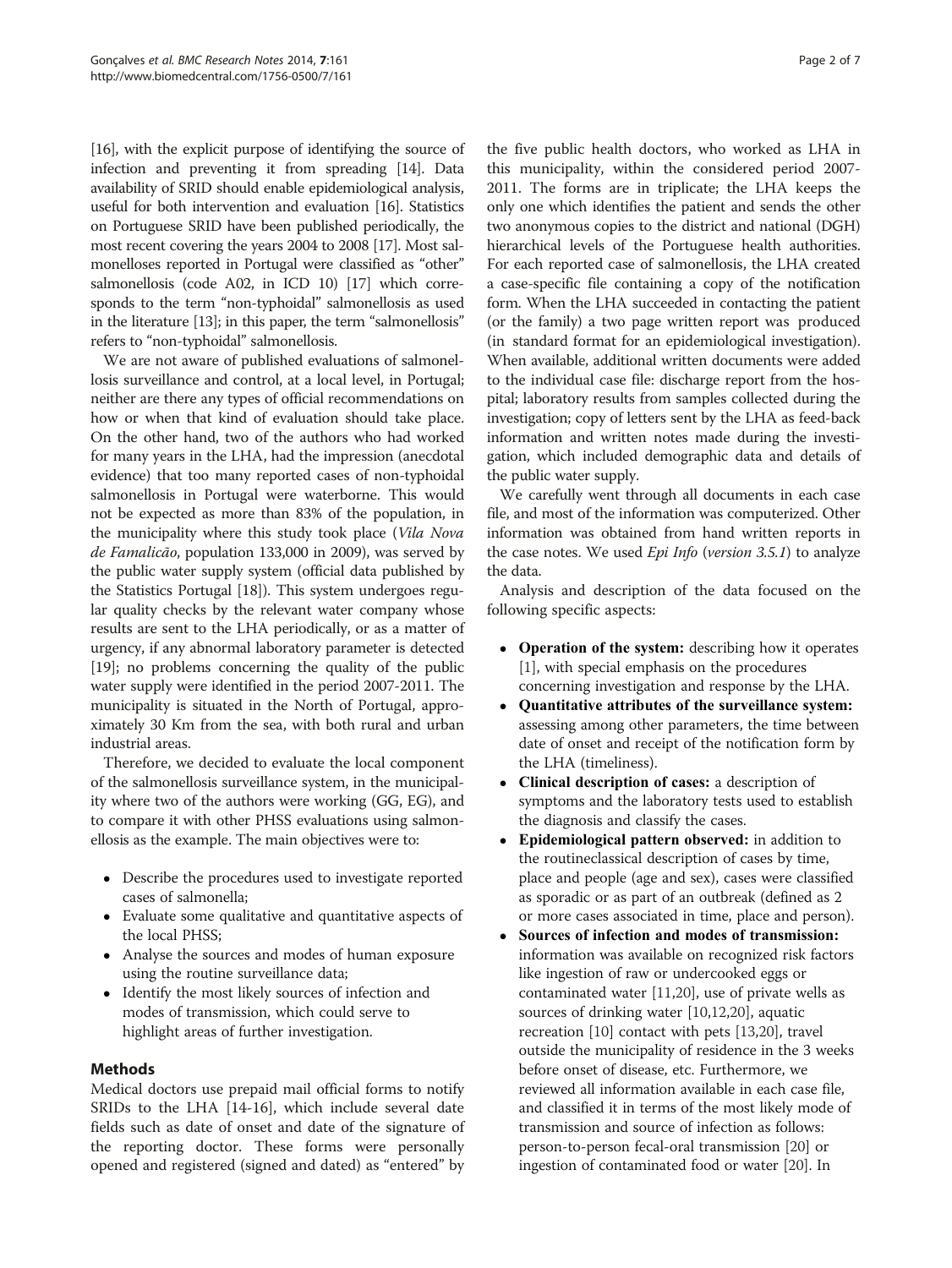some cases, we could not assign one single source, since several were equally likely. In a few cases it was not possible to attribute any source.

• The response by the local heath authority: action taken by the LHA, as part of the epidemiological investigation, is summarized, including feed-back given to GPs and reporting medical doctors, and communication with the patients/families, in order to inform them about risk factors and methods for prevention of Salmonella infections.

The study was approved by the Ethics Committee of the Portuguese Northern Health Region (Administração Regional de Saúde do Norte).

## Results

## Operation of the system

In the five year period from 2007 to 2011, medical doctors reported 58 cases of non-typhoidal salmonellosis to the local health authority (LHA), sending the official pre-paid forms by post. The LHA was successful in contacting 52 of the cases or their relatives (for example the parents of young children) in order to initiate an investigation. Thus, data described here originated from the 58 SRID forms sent by medical doctors, the 52 written reports produced by the LHA after investigation and any additional written information that had been added to each case file.

Although the standard report form used by the LHA promoted the collection of data on specific issues, each LHA was free to conduct the inquiry in the way they found most appropriate, which included: identifying a likely source of infection; taking action to prevent the disease from spreading; taking measures (namely health education activities) to prevent further cases; providing feed-back to the general practitioners (GPs) of the affected patients and involving them in the investigation where applicable; providing feed-back to the medical doctors who reported the cases.

## Identifying the probable source of infection and mode of transmission

For this purpose, the public health doctor in charge of each investigation interviewed the patient or relative either in person or by telephone. An environmental officer visited the homes of 22 cases looking for suspected unsafe water sources like wells or natural springs, taking a water sample at each site that was sent to the laboratory. Twelve of the samples (12/22, 55%) were not considered "adequate for human use" as decreed by Portuguese legislation [\[19](#page-6-0)]. Specifically, per 100 ml water, there was either more than one colony of "coliforms" (word used without mentioning specific species) or, in addition to the "coliforms", there was either Clostridium perfringens (any amount),

Escherichia coli (at more than 80 colonies) or nitrates (any amount). The other organisms recorded as being present were Enterococci (1 colony per 100 ml water) or Escherichia coli (1 colony per 100 ml water). Cases or their relatives were informed about the results of all the water samples analyzed.

## Providing feed-back to the family doctors (GPs)

In 36 (69%) of the cases, the LHA informed the patient's GP about the results of the epidemiological investigation; in some cases, GPs were advised to undertake further laboratory investigations on patients or their relatives to identify asymptomatic carriers of Salmonella.

## Providing feedback to the medical doctors who reported the episodes

In 45 (87%) of the cases, the LHA informed the medical doctor who reported the disease on the findings of the epidemiological investigation.

## Some quantitative attributes of the surveillance system

Cases were reported by 33 different medical doctors. One case was reported by a local GP and the remaining 57 by hospital doctors.

For the 58 cases notified, date of onset and date of receipt of the notification form were available. The LHA only knew about most (94%) of the cases more than one week after the date of onset. The time between these two dates (onset and receipt by LHA), varied from 6 to 43 days (see Table [1\)](#page-3-0). This time was calculated as the sum of the time between date of onset and date of notification by the medical doctor and that between the date of notification and date of receipt by the LHA. These two components were similar: the number of days corresponding to the minimum and percentiles 25, 50 and 75 were the same (Table [1](#page-3-0)). Note that 75% of the cases were known and reported by a medical doctor within one week, but then took several days to arrive at the LHA. This analysis could only be performed in 57 cases because date of notification was missing in one case.

Date of laboratory confirmation was available in 39 cases. The time between date of onset and the reported date of laboratory confirmation was within 48 hours in 72% (n = 28) (Table [1\)](#page-3-0).

## Clinical description of cases

Most cases (56/58) were admitted to hospital. The two cases that were not admitted to hospital were children aged one and three years. Symptoms data were available from 52 reports. Fever and diarrhea were the most common (n = 50; 96%), followed by abdominal pain (n = 40; 77%) and vomiting (n = 36; 69%); 78% of cases had a combination of 3 or 4 of these symptoms. Splenomegaly,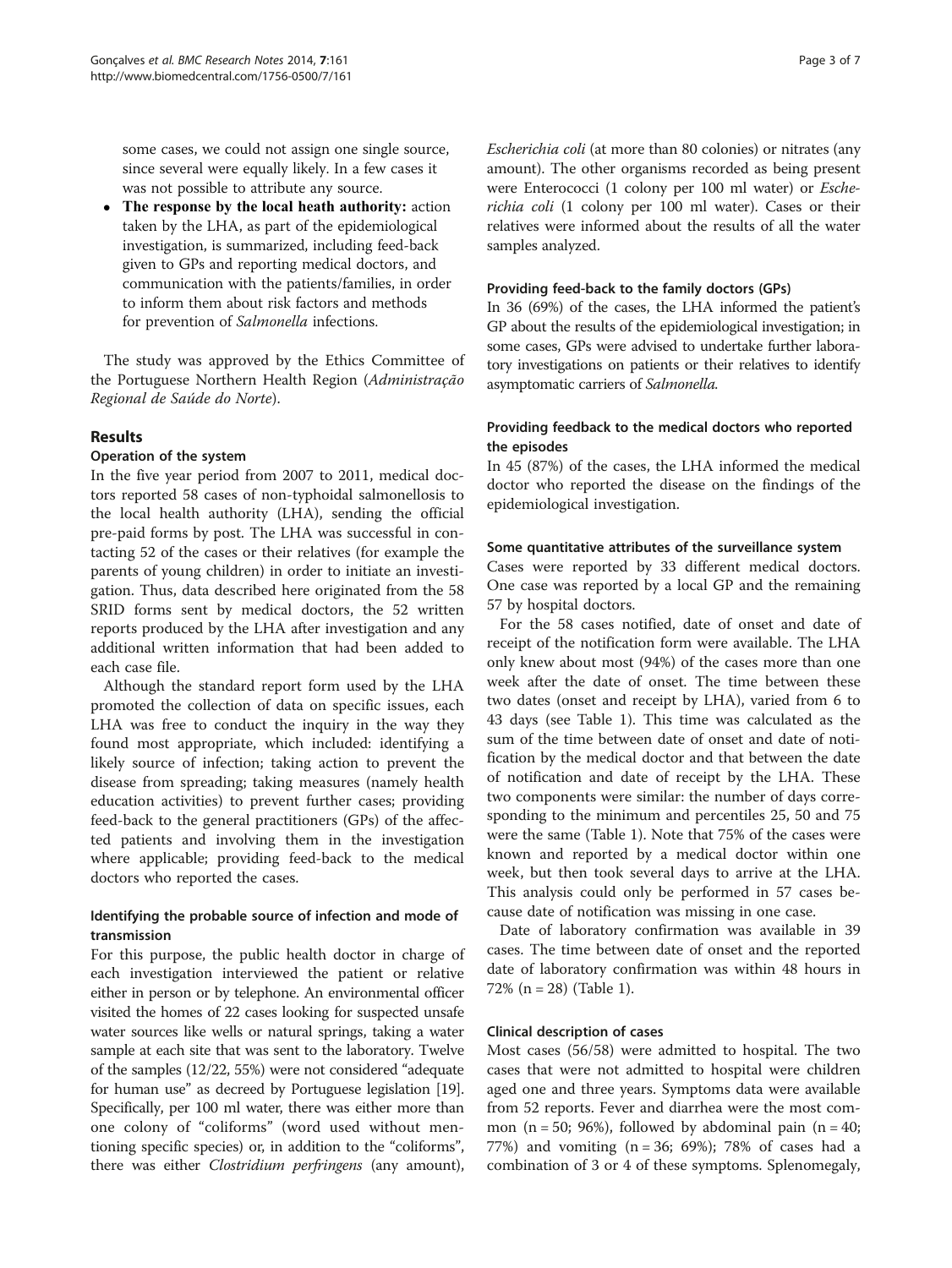| No of days between specific dates of:                  | n  | Minimum | 25% | 50% (median) | 75% | Maximum |
|--------------------------------------------------------|----|---------|-----|--------------|-----|---------|
| Onset and reporting by the medical doctor              |    |         |     |              |     | 40      |
| Reporting by the medical doctor and receipt by the LHA | 57 |         |     |              |     |         |
| Onset and receipt by the LHA                           | 58 |         |     |              |     | 43      |
| Onset and lab confirmation (reported time)             |    |         |     |              |     |         |

<span id="page-3-0"></span>Table 1 Distribution of reporting cases of salmonellosis, by time-lag variables (number of days) by extreme values and quartiles

bradycardia and constipation, were neither reported by the patients nor recorded in hospital reports.

Doctors classified all reported cases as "confirmed on the basis of laboratory data" in the reporting forms but information on the laboratory tests used was just available for 50 of the 52 reports produced by the LHA: Salmonella had been cultivated from 46 stool samples and PCR positive results were reported in the other 4 samples.

#### Epidemiological pattern observed

The distribution of cases by time (year and month of onset) is displayed in Table 2. In 52% of the cases, date of onset was registered in the trimester May to July, and 31% in the period August to October; very few cases occurred in the remaining months.

The municipality is divided into 49 small administrative units (called Freguesias). No cases were reported in 22 of them, while 24 cases (41%) were resident in the 5 most populated areas (of urban type, containing approximately 34% of the population).

Age at onset varied from 37 days to 79 years; only four cases occurred in infants (below 1 year of age) and three were adults (Figure [1](#page-4-0)), aged 31, 74 and 79 years. Cases were more frequent among males (53%).

No secondary cases were identified in 38 of the 52 (73%) epidemiological investigations made by the LHA; we thus assumed that these reported episodes were sporadic. The remaining 14 index cases had further cases linked to them in time, place and/or person and were thus considered to be part of outbreaks (Table 2); three of these 14 had originally been wrongly judged as "sporadic" by the notifying doctor.

Most of the outbreaks (2 or more linked cases) occurred within families involving between two and five cases. Two outbreaks, involving between three and 11 persons (the latter with a suspected source of raw/undercooked egg products) were associated with meals in restaurants. In three of the cases reported in children aged two years, a further two possibly related cases were mentioned to have occurred in kindergarten settings. In the younger case, aged 37 days, the reporting doctor wrote "one additional related case" on the form but no further details were available ("missing information" in Table 2). No details on contact tracing or diagnostic criteria were given, just the numbers of related cases reported by medical doctors, patients or their relatives (Table 2).

## Sources of the infection and mode of transmission

The distribution of cases by known exposure to risk factors is displayed in Table [3.](#page-4-0) The most common exposure was to raw or undercooked egg products. Seventeen cases had been exposed to unsafe water sources; most of those were private wells apart from two cases, who had also used water from natural springs (one private and another public). Only seven cases had used public swimming pools in the three days before onset of symptoms.

Based on the analysis of all documents in each individual file, we assigned a likely mode of transmission to each case (Table [4\)](#page-4-0). By far the most likely (84.6%) mode of transmission was the ingestion of microorganisms in food or water while person-to-person fecal oral transmission was likely to have occurred in only 2 cases. Travel outside the municipality of residence in the 3 weeks before onset of disease, was reported in 5 cases; in 2 of them, the likely transmission had occurred in restaurants outside the municipality,

Table 2 Distribution of the 14 outbreaks identified by the local health authority investigation, by the setting where they occurred, and the number (italic) of cases

| Setting where associated cases occurred | Total number of cases in the outbreak, Including the initially reported one |              |      |        |              |
|-----------------------------------------|-----------------------------------------------------------------------------|--------------|------|--------|--------------|
|                                         | Two                                                                         | <b>Three</b> | Five | Eleven | <b>TOTAL</b> |
| Kindergarten                            |                                                                             |              |      |        |              |
| Family                                  |                                                                             |              |      |        |              |
| Restaurants (outside the municipality)  |                                                                             |              |      |        |              |
| Missing information (*)                 |                                                                             |              |      |        |              |
| <b>TOTAL</b>                            |                                                                             | h            |      |        | 14           |

(\*) Patient aged 37 days.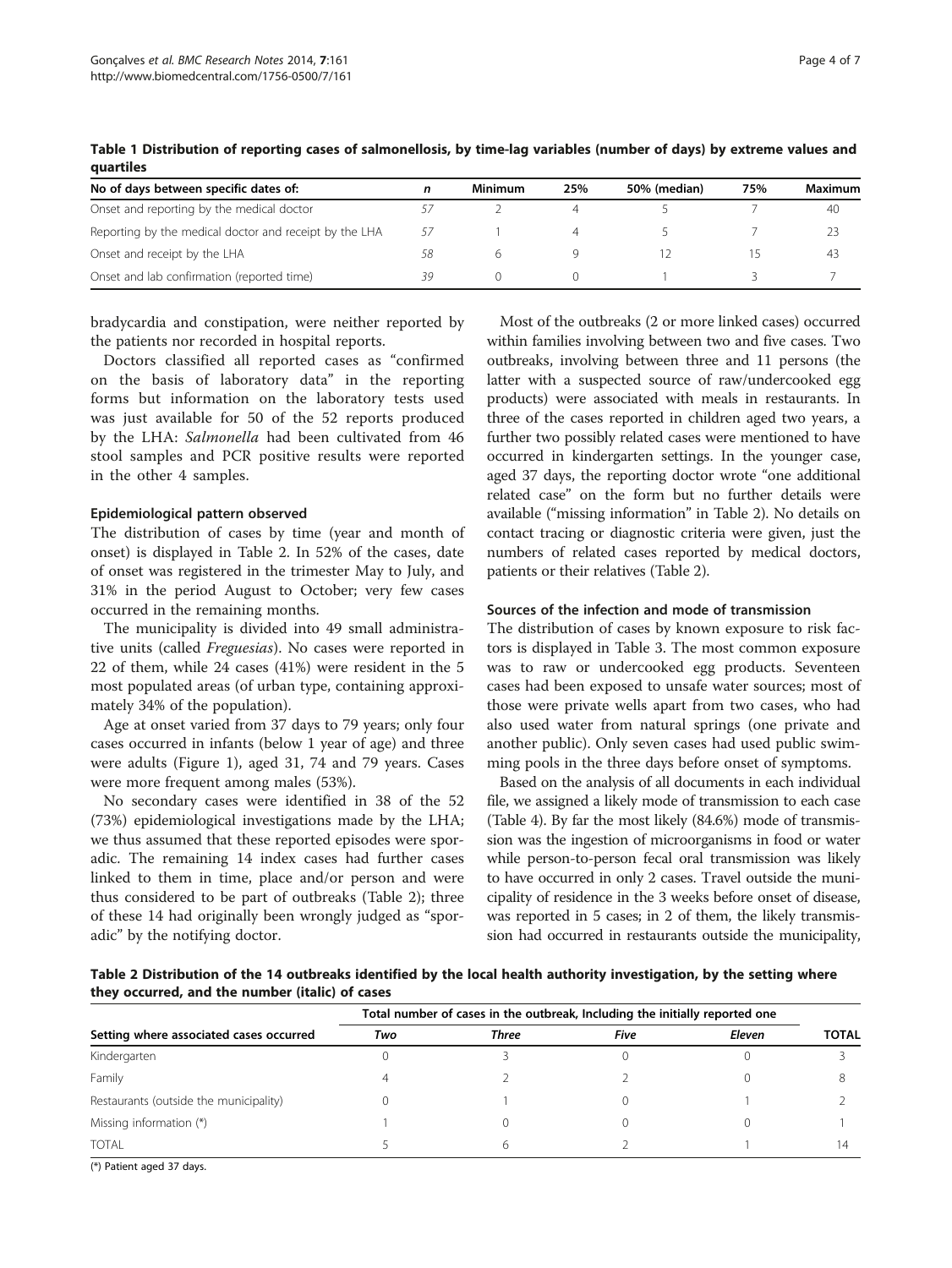<span id="page-4-0"></span>

while in the 3 other cases, travel seemed not to be associated with any particular likely exposure. In 6 cases, we could not ascertain the mode of transmission.

For four of the six cases in whom we could not interview either the patient themselves or a relative, we were still able to assign "ingestion" as the possible mode of

| Table 3 Exposure to risk factors in the three days before |  |  |
|-----------------------------------------------------------|--|--|
| onset of disease, among the 52 cases of salmonellosis     |  |  |
| infection investigated by the local health authority      |  |  |

| <b>Exposures</b>                                       | <b>Number</b> | Percentage |  |
|--------------------------------------------------------|---------------|------------|--|
| Ingestion of food items                                |               |            |  |
| Raw or undercooked egg products                        | 26            | 50.0       |  |
| Other suspected food items                             | 1             | 2.0        |  |
| No exposure to suspected food items                    | 19            | 36.5       |  |
| Information missing                                    | 6             | 11.5       |  |
| Water source used in the residence                     |               |            |  |
| Only public water supply                               | 31            | 59.6       |  |
| Only well and/or spring                                | 11            | 21.2       |  |
| Simultaneous access to safe water<br>and wells/springs | 6             | 11.5       |  |
| Information missing                                    | 4             | 7.7        |  |
| Aquatic recreation (swimming pools)                    |               |            |  |
| Yes                                                    | 7             | 13.5       |  |
| No                                                     | 43            | 82.7       |  |
| Information missing                                    | 2             | 3.8        |  |

transmission because of information written by the reporting doctor in the statutory report.

Among the 44 cases in which "ingestion" was considered the most likely mode of transmission, raw egg/egg products were identified as the most likely source in 22 cases (50%), water from wells and/or springs in 18 cases (41%) and both contaminated food and water in four cases (Table 4). The youngest case (37 days old) was exclusively bottle-fed and the only water source available at home was the private well; in the written report we have no further details except that the LHA has specifically informed

Table 4 Likely modes of transmission and sources of infection in 52 cases of reported salmonellosis, investigated

| Cases by likely                               |               | Number Percentage |  |  |
|-----------------------------------------------|---------------|-------------------|--|--|
| Mode of transmission*                         |               |                   |  |  |
| Ingestion (of contaminated food or/and water) | 44            | 84.6              |  |  |
| Person-to-person faecal-oral                  | $\mathcal{P}$ | 3.9               |  |  |
| Both modes equally likely                     | 0             | 0.0               |  |  |
| Unknown                                       | 6             | 11.5              |  |  |
| Source/vehicle ingested (in 44 cases)*        |               |                   |  |  |
| Raw egg/egg products                          | 22            | 50.0              |  |  |
| Water                                         | 18            | 40.9              |  |  |
| Both sources equally likely                   | 4             | 9.1               |  |  |

\*Judgement made by the authors, based on the analysis of all documents in each individual file.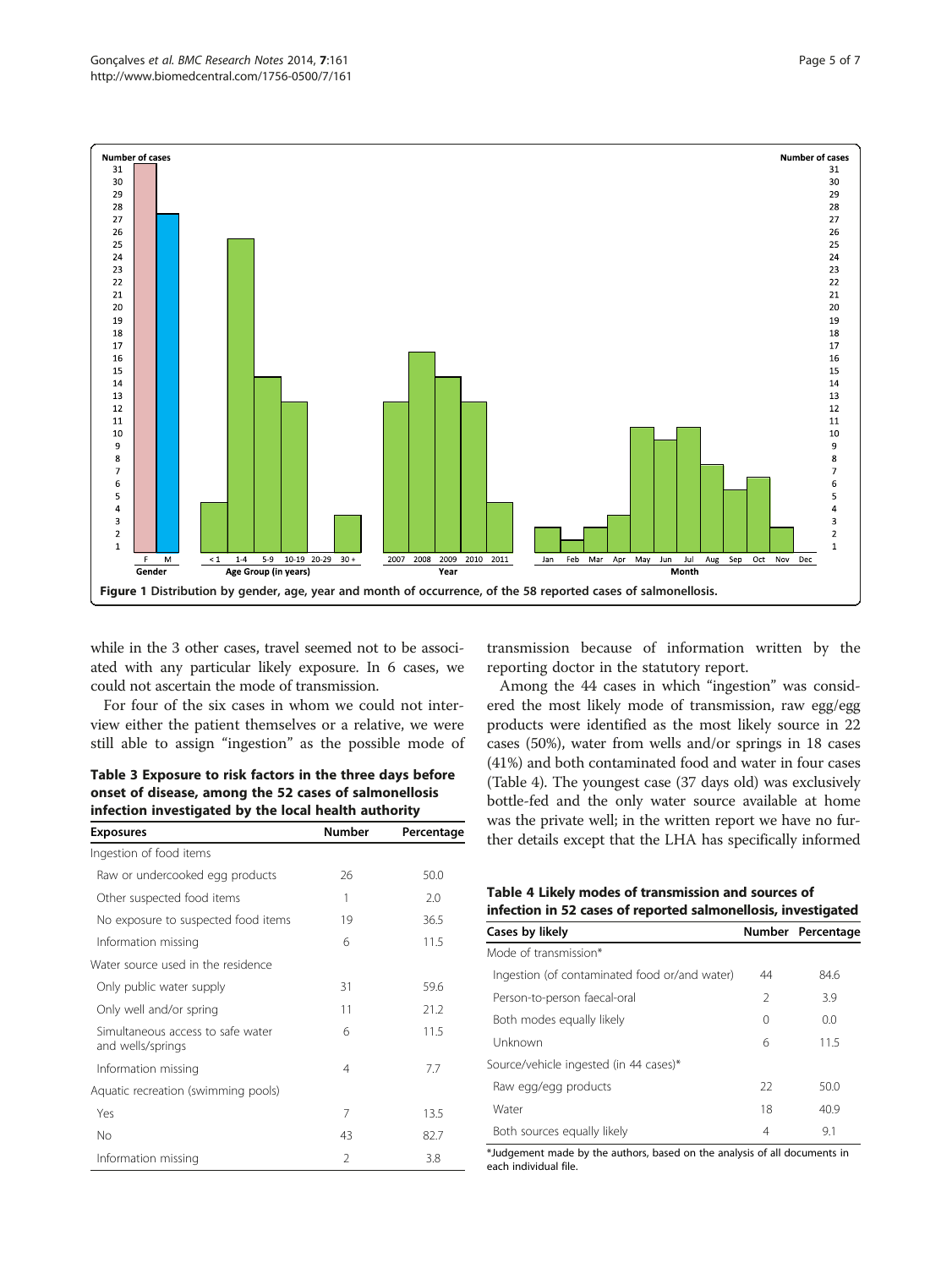the family about the risks of the use of water from sources that may not have been adequately treated.

The two cases classified likely to have been infected by person-to-person fecal oral transmission were children aged two years attending kindergartens, who had not ingested suspected foods or water from unsafe sources, but whose parents mentioned the existence of cases of gastroenteritis in other children from the same kindergarten.

The 6 cases with "unknown" mode of transmission (Table [4\)](#page-4-0) were children aged  $\langle 1 \rangle$  year (n = 2) 4-5 years  $(n = 3)$  and 13 years  $(n = 1)$ . They were sporadic cases, who had not ingested unsafe foods or water, and there had been no contact with other similar clinical cases.

## The response by the local health authority

The LHA and the environmental officers had produced educational leaflets on the risks of consumption of water from and the ingestion of raw eggs/egg products. They were handed to the patients personally or sent by post. During the epidemiological investigation, the LHA and the environmental officers who visited the patients' houses also gave verbal advice about the risks of unsafe water and ingestion of raw eggs/egg products. The LHA addressed those issues on the risks of being infected with Salmonella, on several occasions, on the local radio and in local newspapers. All kindergartens in the municipality had been inspected at least once by the LHA, as part of a routine public health program; during those visits, both oral and written (leaflets and/or posters) information on the risks of gastroenteritis were given. Whenever the LHA knows of gastroenteritis outbreaks (two or more cases) in kindergartens, these educational activities are reinforced.

## Discussion and conclusions

Almost all reported cases in our municipality were in children (age range  $1 - 19$  years; 25% aged 0-4 years) who had been hospitalized due to clinical syndromes with moderate severity. Within the European Union (EU), there is usually a peak of cases in the summer months [[21](#page-6-0)], and our findings are similar in that 47% (27/58) of cases occurred between June and August. In developed countries, it has been estimated that only about 1% of clinical cases are reported [\[20\]](#page-6-0) and we assume that the situation is similar in Portugal though we did not have data to sensitivity [\[4\]](#page-6-0).

Our observed timeliness from the date of onset to receipt and acknowledgement of the report by the LHA (range 6 – 43 days) were slightly longer than those reported in a USA study where the state-specific reporting range was 2 – 44 days from date of onset to public health verification or investigation of health event report [[3\]](#page-6-0). However, the timeliness analysis made was not directly comparable since our end point measured was

receipt of the report by the LHA rather than verification or investigation of the health event report. But like the USA study [[3\]](#page-6-0) the low percentage of time values below one incubation period (defined as 1.5 days in Jajosky et al [[3\]](#page-6-0)), limits effective immediate interventions. In this study, epidemiological characteristics of cases and timeliness issues possibly prevented the LHA from interrupting chains of transmission; anyway, these are not generally the kind of situations where a LHA could prevent the disease from spreading. Nevertheless, this SRID system allowed the LHA to identify behavioral risks and intervene on a case by case basis (people affected should be highly motivated) to avoid future infections with *Salmonella*, or other agents with similar modes of transmission.

We have not assessed the impact of giving feedback to reporting doctors and GPs, but that procedure has been identified by other authors as potentially useful for implementing contact screening [\[8](#page-6-0)], which might be very costly [[8\]](#page-6-0), and for improving completeness and timeliness of notification [\[22](#page-6-0)]. On the other hand local public health services have sometimes been criticized for their "lack of communication" with GPs and hospitals [\[9](#page-6-0)].

This was a descriptive study, in which measures of association could not be estimated. Nevertheless, based on the information available we observed that most cases had been exposed to avoidable risks like water that may not have been adequately treated such as private wells and natural springs and/or raw eggs. The diagnosis of Salmonella infections among people using private wells as sources of drinking water is consistent with findings from other studies [\[10,12\]](#page-6-0). In our study it was observed that people eating raw or undercooked eggs, could get clinically relevant Salmonella infections, which is also consistent with studies elsewhere [[11](#page-6-0)]. But given the availability of safe water and food in this community, such exposures should be considered unacceptable. Theoretically, this disease can be easily prevented. It was evident that a number of residents in this municipality were not aware that their behaviors could increase their risk of acquiring Salmonella or other enteric infections. Person-to-person contact was a rare mode of transmission in this study (two cases), but has been reported more frequently in certain settings, for example, in day care centres [\[13\]](#page-6-0).

The LHA has been involved in health education activities to prevent future cases of Salmonella infection, by giving personalized advice during the investigation, as well as routinely through planned health education activities in school settings and the local media. However, we are not aware of any local studies to assess the effectiveness of such routine health educational activities. There is not always a direct relationship between knowledge and health behaviours [[23](#page-6-0)]. Public health services should focus on evidence-based [\[23,24\]](#page-6-0) activities to prevent future cases of